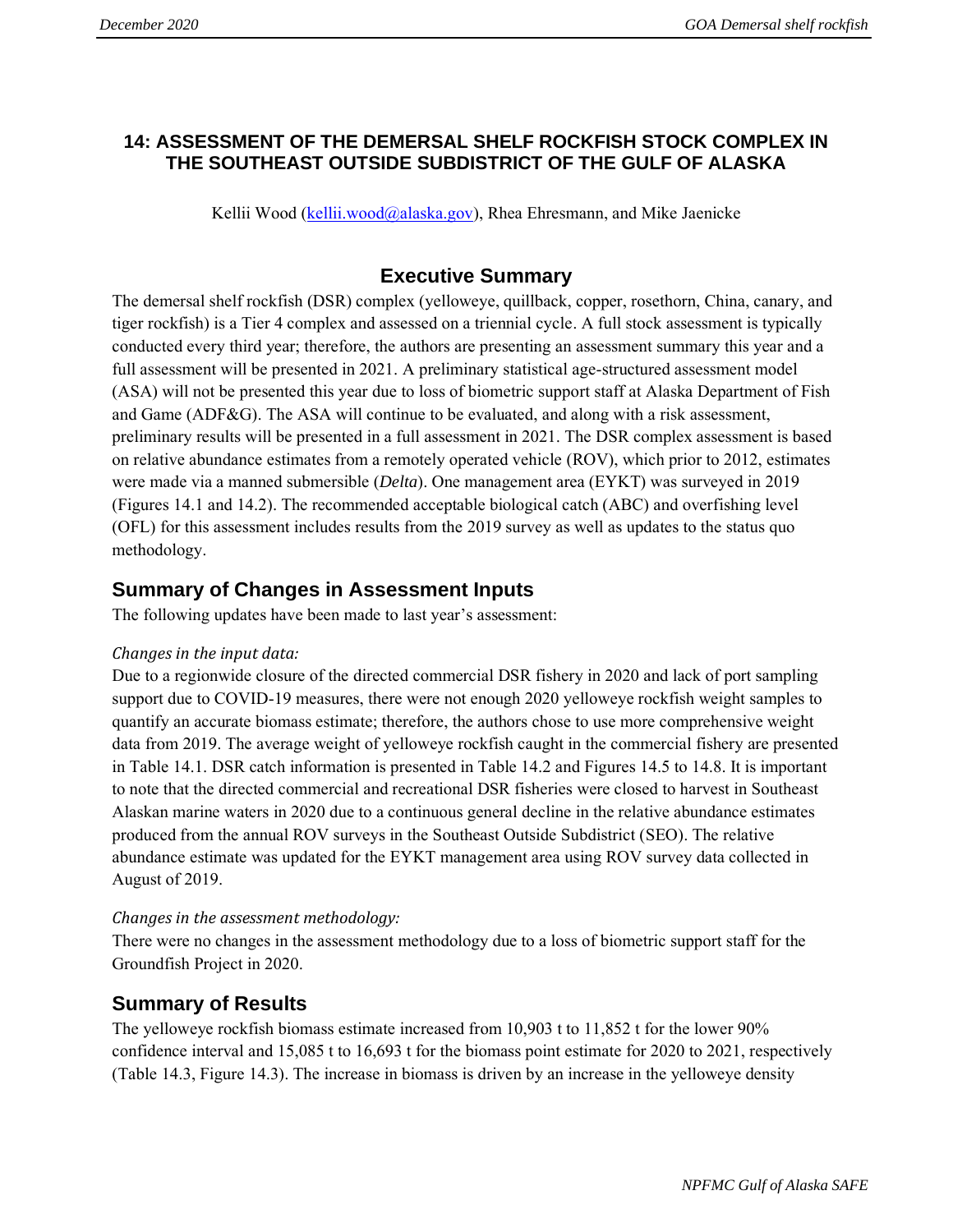estimate  $(1,072 \text{ YE/km}^2 \text{ in } 2017 \text{ to } 1,562 \text{ YE/km}^2 \text{ in } 2019)$  from the 2019 EYKT ROV survey (Table 14.4, Figure 14.4).

Yelloweye rockfish comprise the largest component of the DSR complex and are managed using the Tier 4 harvest rule. The ABC and OFL for non-yelloweye DSR are calculated using the Tier 6 harvest rule. The Tier 6 ABC and OFL are added to the Tier 4 values for yelloweye rockfish to determine the ABC and OFL for the DSR complex. The Tier 6 values for non-yelloweye DSR utilizes catch data from 2010– 2014, as this is the only time period with data available from the commercial, sport, and subsistence fisheries. As per correspondence with the Division of Subsistence on August 28, 2020, the subsistence catch data has not been updated since 2015 due to lack of funding.

The maximum allowable ABC for DSR in 2021 is 328 t (308 t yelloweye + 20 t non-yelloweye). The DSR species are particularly vulnerable to overfishing given their longevity, late maturation, and habitatspecific residency. As in previous years, we recommend a harvest rate lower than the maximum allowed under Tier 4;  $F=M=0.02$ . This results in an author's recommended ABC of 257 t (237 t yelloweye + 20 t non-yelloweye DSR Tier 6) for 2021. The OFL is set using *F35%*=0.032; which is 405 t for 2021.

State of Alaska regulations at 5 AAC  $28.160(c)(1)(A)$  dictate that subsistence DSR removals be deducted from the ABC prior to allocating the TAC to the commercial (84%) and recreational (16%) fisheries. In the current assessment, 7 t were deducted from the ABC for DSR caught in the subsistence fisheries for a TAC of 250 t; 210 t is allocated to commercial fisheries and 40 t is allocated to recreational fisheries for 2021. Historic catch guidelines and total catch from 1988 to 2021 can be seen in Figure 14.5.

|                            |                | An estimated or <i>specified</i><br><i>last</i> year for: | As estimated or <i>recommended</i><br><i>this</i> year for: |                              |  |  |
|----------------------------|----------------|-----------------------------------------------------------|-------------------------------------------------------------|------------------------------|--|--|
| Quantity                   | 2020           | 2021                                                      | 2021                                                        | 2022                         |  |  |
| M (natural mortality rate) | 0.02           | 0.02                                                      | 0.02                                                        | 0.02                         |  |  |
| Tier                       | $\overline{4}$ | 4                                                         | 4                                                           | 4                            |  |  |
| Yelloweye Biomass (t)      | 10,903         |                                                           | 11,852                                                      |                              |  |  |
| $F_{OFL} = F_{35\%}$       | 0.032          | 0.032                                                     | 0.032                                                       | 0.032                        |  |  |
| $maxF_{ABC}$               | 0.026          | 0.026                                                     | 0.026                                                       | 0.026                        |  |  |
| $F_{ABC}$                  | 0.02           | 0.02                                                      | 0.02                                                        | 0.02                         |  |  |
| DSR OFL (t)                | 375            | 375                                                       | 405                                                         | 405                          |  |  |
| DSR max ABC (t)            | 303            | 303                                                       | 328                                                         | 328                          |  |  |
| ABC(t)                     | 238            | 238                                                       | 257                                                         | 257                          |  |  |
| <b>Status</b>              |                | As determined last year for:                              |                                                             | As determined this year for: |  |  |
|                            | 2018           | 2019                                                      | 2019                                                        | 2020                         |  |  |
| Overfishing                | N <sub>0</sub> | n/a                                                       | N <sub>0</sub>                                              | n/a                          |  |  |

Reference values for DSR are summarized in the following table, with the recommended ABC and OFL values in bold. The stock was not subjected to overfishing last year.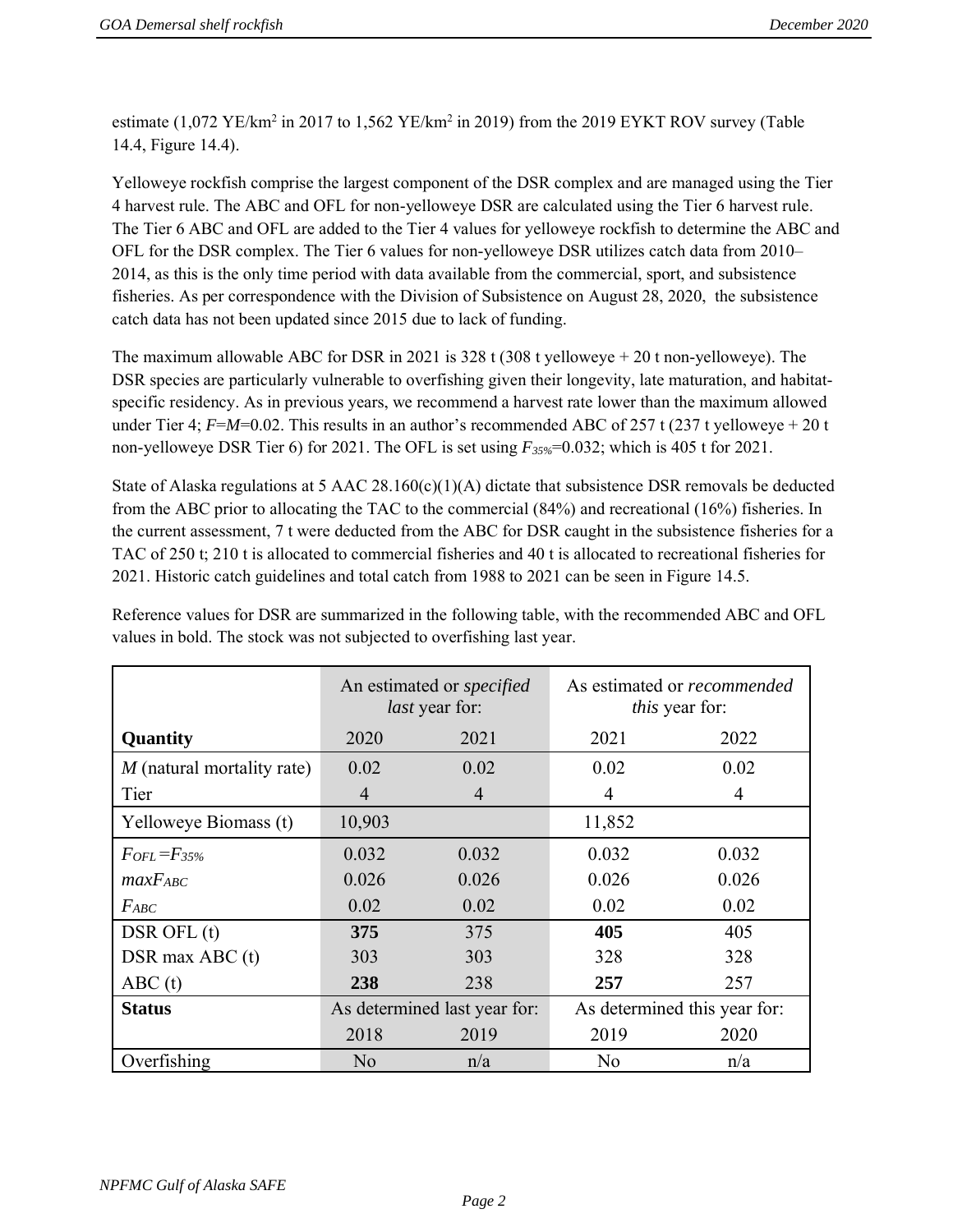**Quantity**  (Tier 6 for other DSR only) As estimated or *specified last* year and *recommended this* year for: **2020 2021** OFL (t) 26 26 26 ABC (t) 20 20 20

The non-yelloweye DSR ABC and OFL are calculated using Tier 6 methodology. Non-yelloweye Tier 6 ABC and OFL are added to Tier 4 yelloweye ABC and OFL for total DSR values.

## **Area Apportionment**

The ABC and OFL for DSR are for the SEO Subdistrict. The State of Alaska manages DSR in the Eastern regulatory area with Council oversight and any further apportionment within the SEO Subdistrict is at the discretion of the State. Updated catch data (t) for DSR in the SEO Subdistrict as of October 12, 2020, NMFS Alaska Regional Office Catch Accounting System via the Alaska Fisheries Information Network (AKFIN) database, [http://www.akfin.org](http://www.akfin.org/) are summarized in the following table.

| <b>Summaries for Plan Team</b> |  |  |  |
|--------------------------------|--|--|--|
|--------------------------------|--|--|--|

| <b>Species</b> | Year | <b>Biomass</b> | <b>OFL</b> | ABC | TAC <sup>1</sup> | <b>Commercial</b><br>$\text{catch}^2$ | Recreational<br>harvest <sup>3</sup> | <b>Total</b><br>$\text{catch}^4$ |
|----------------|------|----------------|------------|-----|------------------|---------------------------------------|--------------------------------------|----------------------------------|
| <b>DSR</b>     | 2015 | 10,933         | 361        | 225 | 217              | 107                                   | 48                                   | 163                              |
|                | 2016 | 10,559         | 364        | 231 | 224              | 117                                   | 48                                   | 172                              |
|                | 2017 | 10,347         | 357        | 227 | 220              | 129                                   | 45                                   | 181                              |
|                | 2018 | 11,508         | 394        | 250 | 243              | 136                                   | 40                                   | 183                              |
|                | 2019 | 12,032         | 411        | 261 | 254              | 131                                   | 47                                   | 185                              |
|                | 2020 | 10,903         | 375        | 238 | 231              | 93                                    | 7                                    | 107                              |
|                | 2021 | 11,852         | 405        | 257 | 250              | $\overline{\phantom{a}}$              |                                      |                                  |

<sup>1</sup>TAC is for the commercial and recreational fisheries and is calculated after the subsistence estimated harvest is deducted from the ABC. <sup>2</sup>Assignment of ADF&G groundfish management areas for DSR bycatch landed in the commercial salmon troll fishery began in 2015.

Commercial catch is updated through October 5, 2020. Commercial catch includes IPHC research test fishery.

<sup>3</sup>Updated recreational harvest for SEO is for release mortality estimate only, as retention of DSR in 2020 was prohibited. This information was updated through October 12, 2020.

<sup>4</sup>Total catch is from the commercial (incidental and direct), recreational, subsistence, and research fisheries.

# **Responses to SSC and Plan Team Comments Specific to this Assessment**

**The SSC encourages the authors to explore alternatives that are more in line with current practice, including further consideration of the risk table to account for uncertainty in this stock. Ultimately, the SSC fully agrees with the authors and GPT that an age-structured assessment is very desirable for this stock and the SSC continues to encourage its development. The Team agreed with SSC comments that an age-structured model would be welcome.** As mentioned last year, ADF&G has met biannually as part of the department's Statewide Rockfish Initiative (SRI) group with the goal of addressing concerns regarding research and management of yelloweye and black rockfish throughout the State. This group has been exploring various models that would improve upon both the Tier 4 and Tier 6 methods currently being utilized for yelloweye and non-DSR species.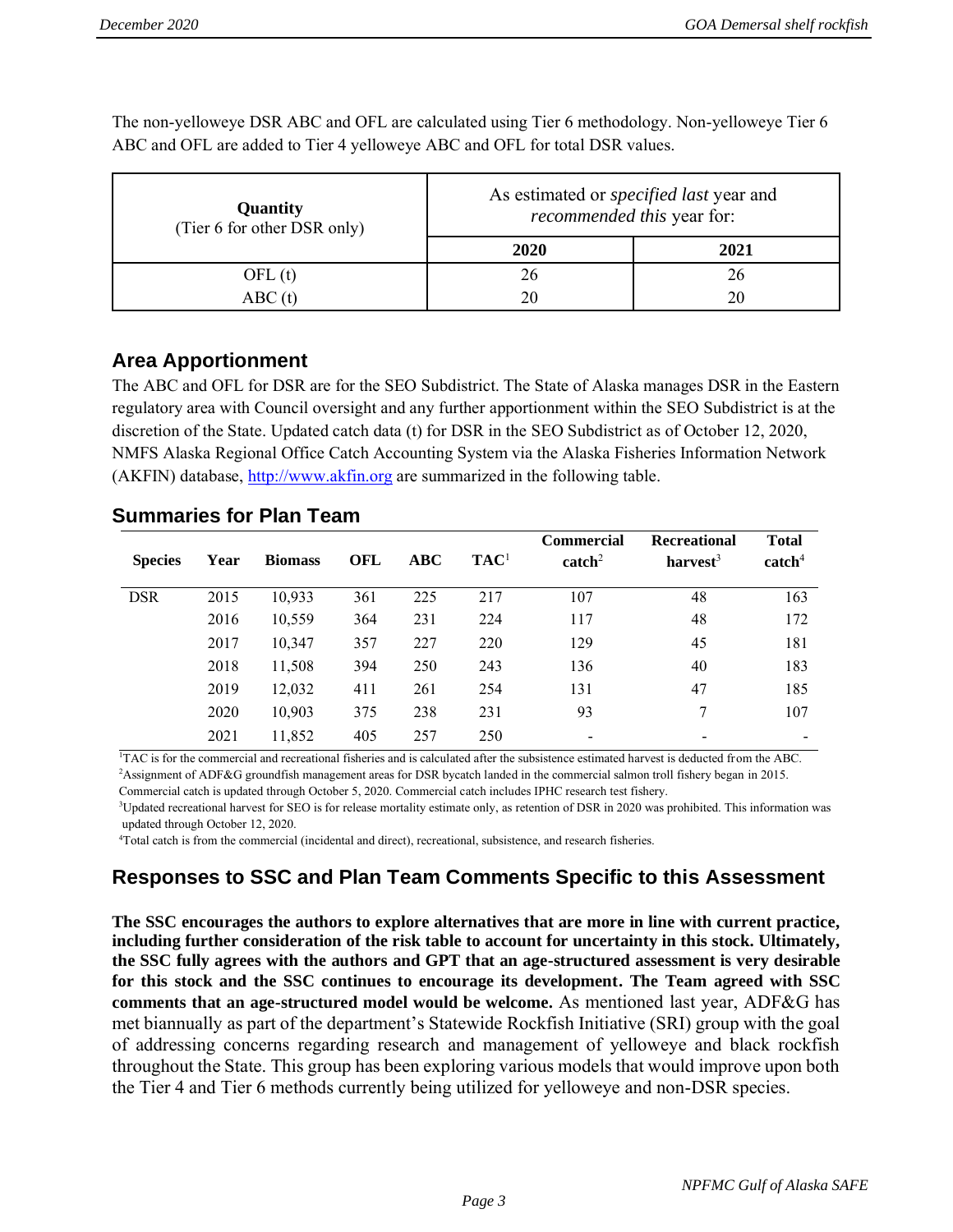The Southeast region has met and will continue to meet to identify more accurate methods for stock assessment and management of these species. ADF&G has a continued interest in exploring an ASA model for this species complex; however, there has been a substantial changeover and loss of biometric support staff at ADF&G in 2020. More time will be needed for new biometric staff to gain an understanding of this fishery and evaluate alternative assessment frameworks. The authors will create and present a risk assessment for the full DSR assessment in 2021.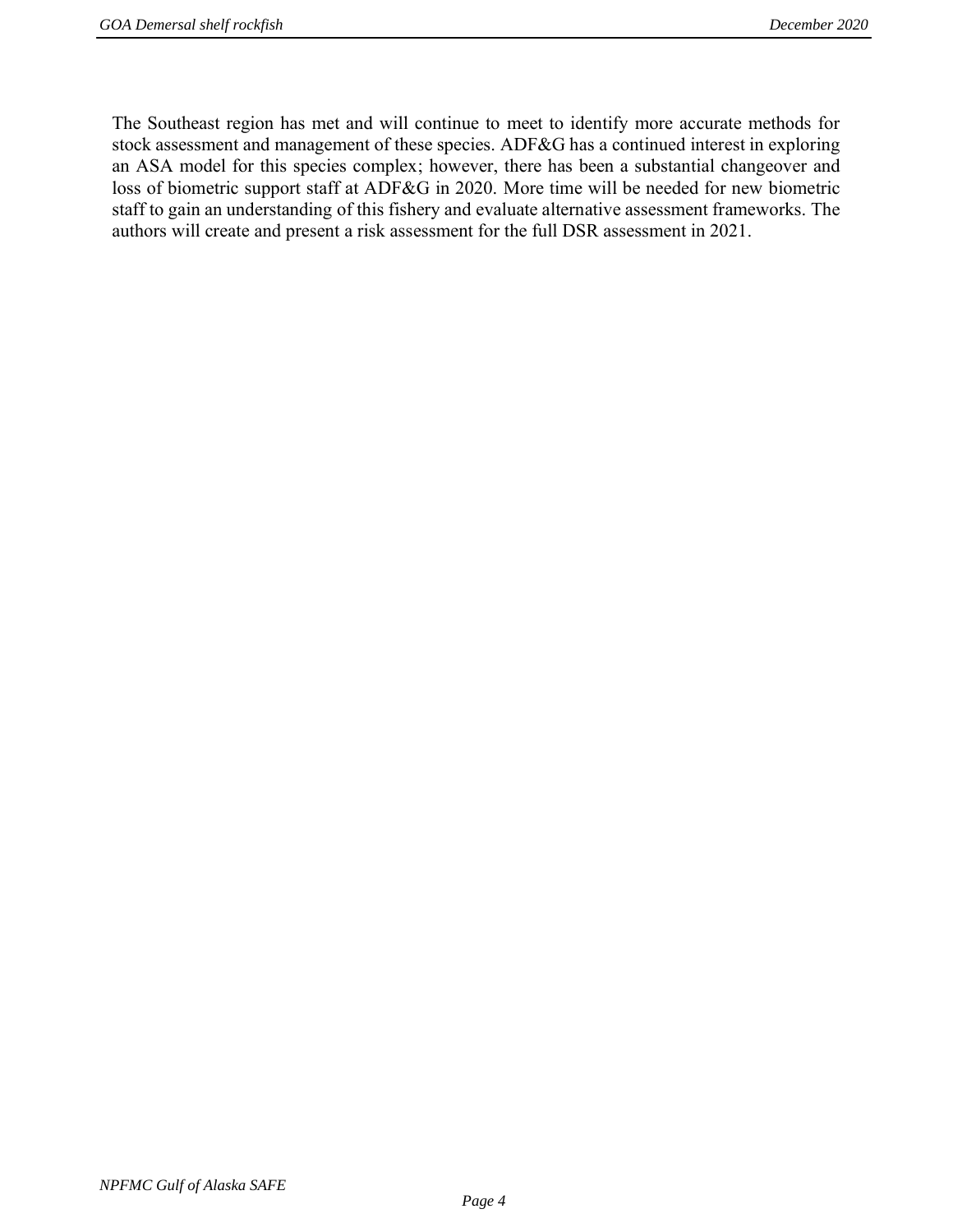Table 14.1. The average weights (round lb), number of yelloweye rockfish sampled, and the standard deviation of weights from 1984 to 2020 (through October 5, 2020) for each management area (East Yakutat (EYKT), Northern Southeast Outside (NSEO), Central Southeast Outside (CSEO), and Southern Southeast Outside (SSEO)). The directed demersal shelf rockfish (DSR) commercial fishery was closed in all management areas in 2020.

|      |                          | <b>EYKT</b>              |                          | <b>NSEO</b>              |                              |                              |                          | <b>CSEO</b>              |                          |                              | <b>SSEO</b>              |      |
|------|--------------------------|--------------------------|--------------------------|--------------------------|------------------------------|------------------------------|--------------------------|--------------------------|--------------------------|------------------------------|--------------------------|------|
| Year | Average<br>weight        | $\#$ YE                  | <b>SD</b>                | Average<br>weight        | #YE                          | <b>SD</b>                    | Average<br>weight        | $\#$ YE                  | <b>SD</b>                | Average<br>weight            | $\#$ YE                  | SD   |
| 1984 | $\overline{a}$           | $\overline{\phantom{a}}$ |                          |                          | $\overline{\phantom{a}}$     | ÷,                           | 5.4                      | 124                      | 0.82                     |                              |                          |      |
| 1985 |                          | $\overline{\phantom{a}}$ | $\overline{\phantom{0}}$ |                          |                              | $\qquad \qquad \blacksquare$ | 1.31                     | 160                      | 0.49                     | 4.58                         | 191                      | 1.00 |
| 1986 |                          | ÷,                       | $\overline{\phantom{a}}$ |                          |                              | $\overline{a}$               |                          | $\overline{\phantom{a}}$ | $\overline{\phantom{a}}$ |                              | $\overline{a}$           |      |
| 1987 |                          | $\overline{\phantom{a}}$ | $\overline{\phantom{a}}$ |                          | L.                           | $\qquad \qquad \blacksquare$ | $\overline{\phantom{a}}$ | $\overline{\phantom{a}}$ | $\overline{a}$           | 2.96                         | 30                       | 1.51 |
| 1988 |                          |                          | $\overline{\phantom{a}}$ | 3.49                     | 445                          | 1.62                         | 3.17                     | 2,890                    | 1.43                     | 3.39                         | 4,558                    | 1.51 |
| 1989 |                          | $\overline{\phantom{a}}$ | $\frac{1}{2}$            | 3.15                     | 160                          | 0.98                         | 3.15                     | 1,808                    | 1.44                     | 3.53                         | 323                      | 1.23 |
| 1990 |                          |                          | $\overline{\phantom{0}}$ |                          | $\qquad \qquad \blacksquare$ |                              | 3.12                     | 886                      | 1.56                     |                              | $\overline{a}$           |      |
| 1991 | 4.11                     | 150                      | 1.35                     | 3.73                     | 252                          | 1.64                         | 2.98                     | 1,200                    | 1.25                     | 2.84                         | 963                      | 1.25 |
| 1992 | 3.56                     | 90                       | 1.18                     | 3.38                     | 50                           | 1.70                         | 3.12                     | 1,410                    | 1.49                     | 3.58                         | 1,900                    | 1.46 |
| 1993 | 3.85                     | 194                      | 1.46                     | $\overline{a}$           | $\overline{a}$               | $\qquad \qquad \blacksquare$ | 3.54                     | 378                      | 1.62                     | 3.47                         | 1,832                    | 1.79 |
| 1994 | 3.65                     | 427                      | 1.39                     | $\mathfrak{Z}$           | 167                          | 1.23                         | 2.79                     | 679                      | 1.16                     | 3.69                         | 1,822                    | 1.27 |
| 1995 | 3.72                     | 400                      | 1.33                     | 14.06                    | $\mathbf{1}$                 | $\qquad \qquad \blacksquare$ | 3.09                     | 533                      | 1.34                     | 3.54                         | 272                      | 1.21 |
| 1996 | 3.52                     | 476                      | 1.17                     | ٠                        |                              | $\qquad \qquad \blacksquare$ | 3.11                     | 710                      | 1.27                     | 3.29                         | 1,387                    | 1.36 |
| 1997 | 3.8                      | 398                      | 1.31                     |                          |                              | $\qquad \qquad \blacksquare$ | 2.76                     | 690                      | 1.23                     | 3.12                         | 462                      | 1.2  |
| 1998 | 3.99                     | 479                      | 1.38                     |                          |                              | $\qquad \qquad \blacksquare$ | 2.82                     | 247                      | 1.36                     | 3.04                         | 482                      | 1.16 |
| 1999 | 3.78                     | 360                      | 1.01                     |                          |                              | $\qquad \qquad \blacksquare$ | 3.05                     | 778                      | 1.18                     | 3.08                         | 357                      | 1.25 |
| 2000 | 3.85                     | 370                      | 1.29                     |                          |                              | $\overline{\phantom{a}}$     | 3.21                     | 170                      | 1.01                     | 3.47                         | 895                      | 1.29 |
| 2001 | 4.3                      | 345                      | 1.42                     |                          |                              | $\overline{\phantom{a}}$     | 3.26                     | 605                      | 1.17                     | 3.27                         | 221                      | 1.11 |
| 2002 | $\overline{\phantom{a}}$ | $\overline{\phantom{a}}$ | $\overline{\phantom{a}}$ |                          |                              | $\qquad \qquad \blacksquare$ | 3.14                     | 501                      | 1.20                     | 3.42                         | 469                      | 1.25 |
| 2003 | $\overline{\phantom{a}}$ |                          |                          |                          |                              | $\qquad \qquad \blacksquare$ | 3.02                     | 444                      | 1.21                     | 3.45                         | 190                      | 1.25 |
| 2004 | 3.81                     | 728                      | 1.40                     |                          |                              | $\overline{\phantom{a}}$     | 2.94                     | 211                      | 1.27                     | 3.25                         | 446                      | 1.15 |
| 2005 | 4.13                     | 377                      | 1.58                     |                          |                              | $\overline{\phantom{a}}$     |                          |                          |                          |                              |                          |      |
| 2006 |                          |                          |                          |                          |                              | $\overline{\phantom{a}}$     |                          |                          | $\overline{\phantom{a}}$ |                              |                          |      |
| 2007 | $\overline{a}$           | $\overline{\phantom{a}}$ |                          |                          |                              | ÷,                           |                          |                          | $\overline{\phantom{a}}$ |                              |                          |      |
| 2008 | 3.68                     | 552                      | 1.49                     | 4.02                     | 100                          | 1.36                         | 3.21                     | 389                      | 1.24                     | 3.73                         | 180                      | 1.33 |
| 2009 | 3.99                     | 549                      | 1.51                     | 3.35                     | 183                          | 1.34                         | 3.57                     | 559                      | 1.25                     | 3.53                         | 171                      | 1.32 |
| 2010 | 4.24                     | 260                      | 1.62                     | 3.92                     | 172                          | 1.73                         | 3.51                     | 485                      | 1.22                     | 3.38                         | 557                      | 1.12 |
| 2011 | 4.35                     | 481                      | 1.61                     | 3.43                     | 129                          | 1.18                         | 3.22                     | 563                      | 1.24                     | 3.51                         | 249                      | 1.30 |
| 2012 | 4.38                     | 967                      | 1.61                     | 3.24                     | 94                           | 1.26                         | 3.4                      | 866                      | 1.13                     | 3.68                         | 312                      | 1.25 |
| 2013 | 4.06                     | 555                      | 1.55                     |                          | $\blacksquare$               | $\sim$                       | 3.19                     | 566                      | 1.13                     | 3.53                         | 559                      | 1.29 |
| 2014 | 3.69                     | 561                      | 1.14                     | 3.71                     | 123                          | 1.12                         | 3.37                     | 554                      | 1.17                     |                              |                          |      |
| 2015 | 3.96                     | 581                      | 1.38                     | 3.95                     | 312                          | 1.39                         | 3.47                     | 455                      | 1.18                     |                              |                          |      |
| 2016 | 3.93                     | 589                      | 1.46                     | 3.76                     | 575                          | 1.34                         | 3.52                     | 559                      | 1.21                     | 3.32                         | 155                      | 1.22 |
| 2017 | 3.87                     | 572                      | 1.35                     | 3.71                     | 410                          | 1.35                         | 3.57                     | 560                      | 1.14                     | 4.59                         | 31                       | 1.31 |
| 2018 | 3.95                     | 560                      | 1.56                     | 3.54                     | 378                          | 1.28                         | 3.63                     | 739                      | 1.20                     | 4.97                         | 11                       | 0.90 |
| 2019 | 4.08                     | 182                      | 1.67                     | 3.37                     | 40                           | 1.20                         | 3.47                     | 383                      | 1.93                     | 3.49                         | 553                      | 1.25 |
| 2020 | 4.17                     | 55                       | 1.22                     | $\overline{\phantom{m}}$ | $\overline{\phantom{a}}$     | $\overline{\phantom{a}}$     | 3.71                     | 10                       | 1.23                     | $\qquad \qquad \blacksquare$ | $\overline{\phantom{m}}$ |      |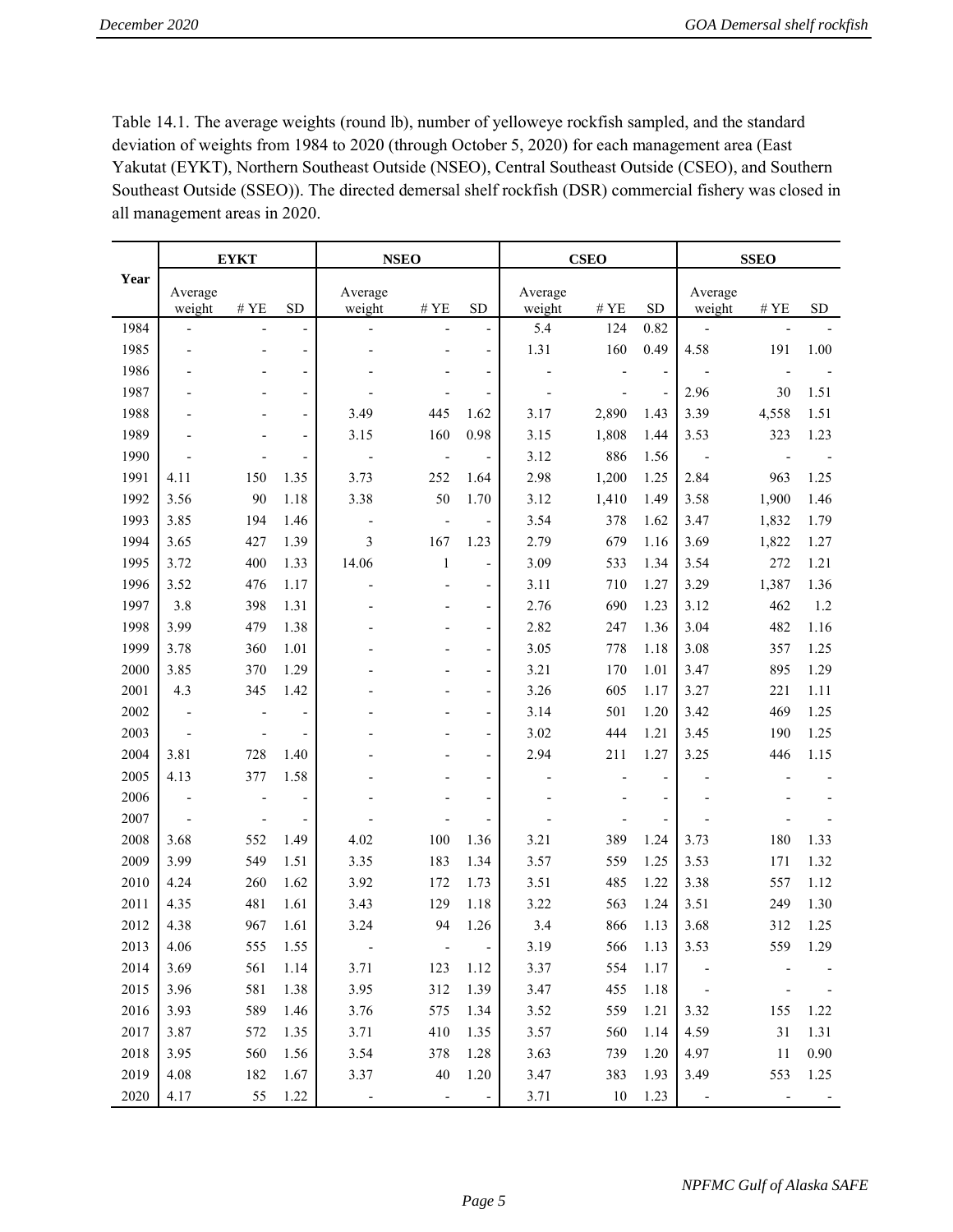Table 14.2. Catch (t) of demersal shelf rockfish (DSR) from research, directed commercial, incidental commercial, recreational, and subsistence fisheries in the Southeast Outside Subdistrict (SEO), 1992– 2020, allowable biological catch (ABC), overfishing level (OFL) and total allowable catch (TAC) for commercial and recreational sectors combined after estimated subsistence harvest is decremented. Commercial catch includes discards at sea and at the dock and catch retained for personal use.

| Year                | <b>Research</b>  | <b>Directed</b>  | Incidental <sup>d,f</sup> | <b>Recreational</b> <sup>b</sup> | Subsistence <sup>c</sup>     | Total <sup>d</sup> | $ABC^e$ | <b>OFL</b>               | <b>TAC</b> |
|---------------------|------------------|------------------|---------------------------|----------------------------------|------------------------------|--------------------|---------|--------------------------|------------|
| 1992                |                  | 351              | 119                       | $\overline{a}$                   | $\overline{a}$               | 478                | 550     | $\overline{a}$           | 550        |
| 1993                | 13               | 341              | 188                       |                                  | -                            | 534                | 800     | $\blacksquare$           | 800        |
| 1994                | $\overline{4}$   | 383              | 219                       |                                  |                              | 604                | 960     | $\frac{1}{2}$            | 960        |
| 1995                | 13               | 168              | 103                       |                                  |                              | 271                | 580     | $\frac{1}{2}$            | 580        |
| 1996                | 11               | 350              | 85                        |                                  |                              | 436                | 945     | $\overline{\phantom{0}}$ | 945        |
| 1997                | 16               | 280              | 100                       |                                  |                              | 380                | 945     | $\overline{\phantom{a}}$ | 945        |
| 1998                | $\sqrt{2}$       | 241              | 120                       |                                  |                              | 361                | 560     | $\frac{1}{2}$            | 560        |
| 1999                | $\sqrt{2}$       | 242              | 126                       |                                  |                              | 367                | 560     | $\overline{\phantom{0}}$ | 560        |
| 2000                | $\,$ $\,$        | 187              | 107                       |                                  |                              | 295                | 340     | $\frac{1}{2}$            | 340        |
| 2001                | $\boldsymbol{7}$ | 178              | 146                       |                                  |                              | 324                | 330     | $\frac{1}{2}$            | 330        |
| 2002                | $\sqrt{2}$       | 136              | 149                       |                                  |                              | 285                | 350     | 480                      | 350        |
| 2003                | 6                | 105              | 169                       |                                  |                              | 275                | 390     | 540                      | 390        |
| 2004                | $\sqrt{2}$       | 173              | 155                       |                                  |                              | 329                | 450     | 560                      | 450        |
| 2005                | $\overline{4}$   | 42               | 195                       |                                  |                              | 237                | 410     | 650                      | 410        |
| 2006                | $\sqrt{2}$       | $\boldsymbol{0}$ | 203                       | 75                               |                              | 280                | 410     | 650                      | 410        |
| 2007                | 3                | $\boldsymbol{0}$ | 196                       | 60                               |                              | 259                | 410     | 650                      | 410        |
| 2008                | $\mathbf{1}$     | 42               | 152                       | 68                               |                              | 263                | 382     | 611                      | 382        |
| 2009                | $\sqrt{2}$       | 76               | 139                       | 37                               | $\qquad \qquad \blacksquare$ | 254                | 362     | 580                      | 362        |
| 2010                | $\boldsymbol{7}$ | 30               | 131                       | 52                               | 8                            | 228                | 295     | 472                      | 287        |
| 2011                | 5                | 22               | 87                        | 36                               | 6                            | 156                | 300     | 479                      | 294        |
| 2012                | $\overline{4}$   | 105              | 76                        | 46                               | $\tau$                       | 238                | 293     | 467                      | 286        |
| 2013                | $\overline{4}$   | 130              | 83                        | 34                               | $\tau$                       | 258                | 303     | 487                      | 296        |
| 2014                | 5                | 33               | 63                        | 40                               | $\overline{7}$               | 148                | 274     | 438                      | 267        |
| 2015                | $\overline{4}$   | 33               | 70                        | 48                               | $8\,$                        | 163                | 225     | 361                      | 217        |
| 2016                | $\overline{4}$   | 34               | 79                        | 48                               | $\overline{7}$               | 172                | 231     | 364                      | 224        |
| 2017                | 5                | 32               | 92                        | 45                               | $\overline{7}$               | 181                | 227     | 357                      | 220        |
| 2018                | $\boldsymbol{6}$ | 51               | 79                        | 40                               | $\tau$                       | 183                | 250     | 394                      | 243        |
| 2019                | 10               | 45               | 76                        | 47                               | $\tau$                       | 185                | 261     | 411                      | 254        |
| $2020$ <sup>a</sup> | 6                | $\boldsymbol{0}$ | 87                        | $\overline{7}$                   | $\overline{7}$               | 107                | 238     | 375                      | 231        |

<sup>a</sup>Landings from ADF&G Southeast Region fish ticket database and NMFS weekly catch reports through October 5, 2020. The directed commercial DSR fishery was closed in all management areas in 2020.

<sup>r</sup>Recreational harvest (retained harvest plus estimated discard) from 2006 to 2008 include EYKT and IBS. These data are not available prior to 2006. Harvest of DSR was prohibited in the recreational fishery in 2020 for Southeast Alaska; however, this number reflects release mortality estimates. <sup>e</sup>Projected subsistence catch for the fishery year, (i.e., 2010 is for the 2010 fishery). These data were not available or deducted from the ABC prior to 2009. The subsistence data has not been updated since 2015 due to lack of funding.

<sup>d</sup>Data are from reported landings. Full retention of DSR went into effect in 2005; unreported DSR discards not reported in this table.

<sup>e</sup>No ABC prior to 1988, 1988–1993 ABC for CSEO, NSEO, and SSEO only (not EYKT).

<sup>f</sup>Assignment of ADF&G groundfish management areas for DSR bycatch landed in the commercial salmon troll fishery began in 2015.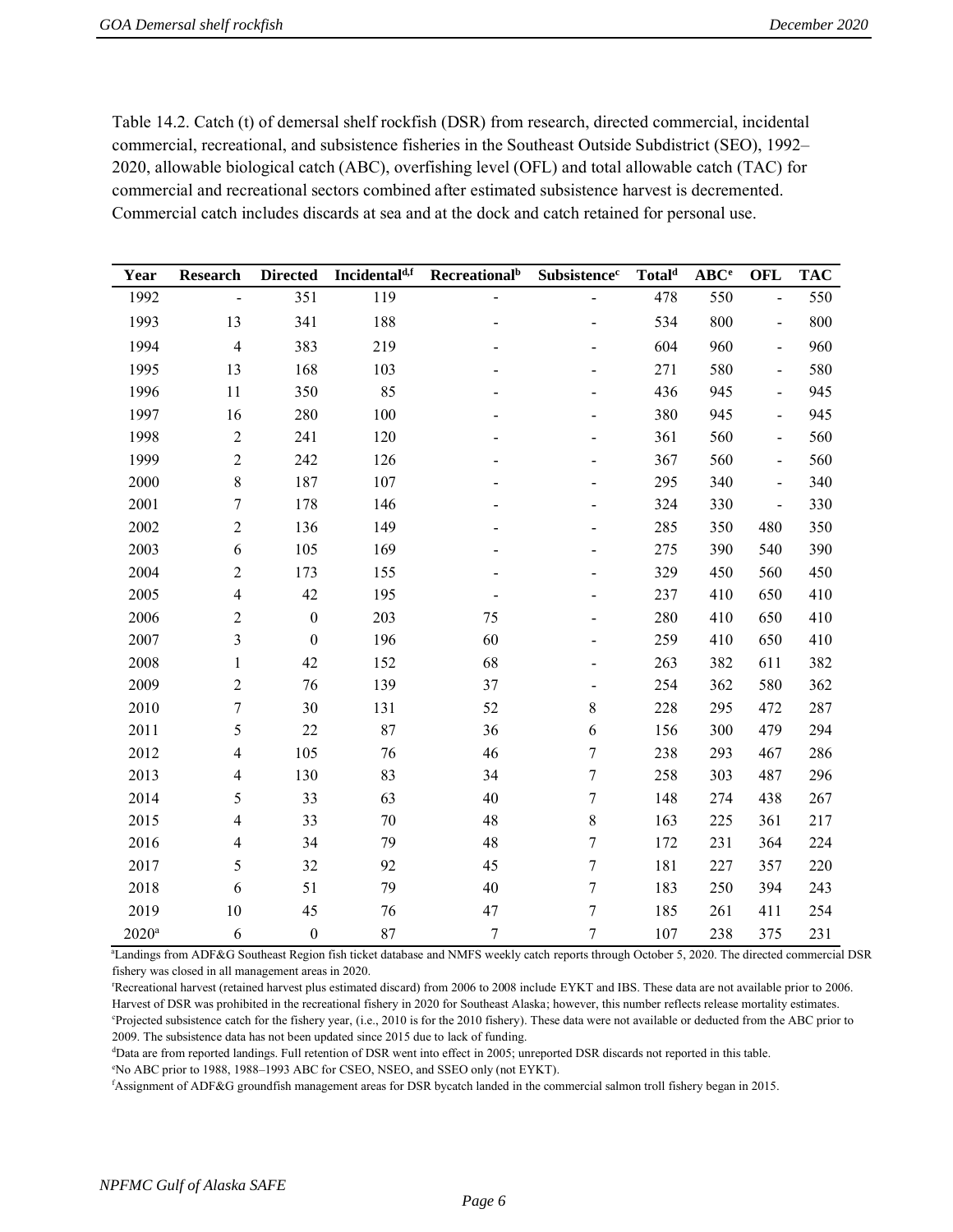| <b>Species</b> | Year | <b>Biomass</b><br>Lower<br>90% CI | <b>Biomass</b><br>Point<br><b>Estimate</b> | OFL<br>Lower<br>90% CI | <b>OFL</b><br>Point<br><b>Estimate</b> | ABC<br>Lower<br>90% CI | ABC<br>Point<br><b>Estimate</b> | TAC <sup>1</sup><br>Lower<br>90% CI | TAC <sup>1</sup><br>Point<br><b>Estimate</b> |
|----------------|------|-----------------------------------|--------------------------------------------|------------------------|----------------------------------------|------------------------|---------------------------------|-------------------------------------|----------------------------------------------|
| <b>DSR</b>     | 2018 | 11,508                            | 15,531                                     | 394                    | 523                                    | 250                    | 331                             | 243                                 | 324                                          |
|                | 2019 | 12.032                            | 16,543                                     | 411                    | 555                                    | 261                    | 351                             | 254                                 | 344                                          |
|                | 2020 | 10.903                            | 15,085                                     | 375                    | 509                                    | 238                    | 322                             | 231                                 | 315                                          |
|                | 2021 | 11,852                            | 16,693                                     | 405                    | 560                                    | 257                    | 354                             | 250                                 | 347                                          |

Table 14.3. A comparison of the lower 90% confidence interval of the demersal shelf rockfish (DSR) biomass estimate to the biomass point estimate and associated overfishing level (OFL), recommended allowable biological catch (ABC), and total allowable catch (TAC) from 2018 to 2021.

<sup>1</sup>TAC is for the commercial and recreational fisheries and is calculated after the subsistence estimated harvest is deducted from the ABC.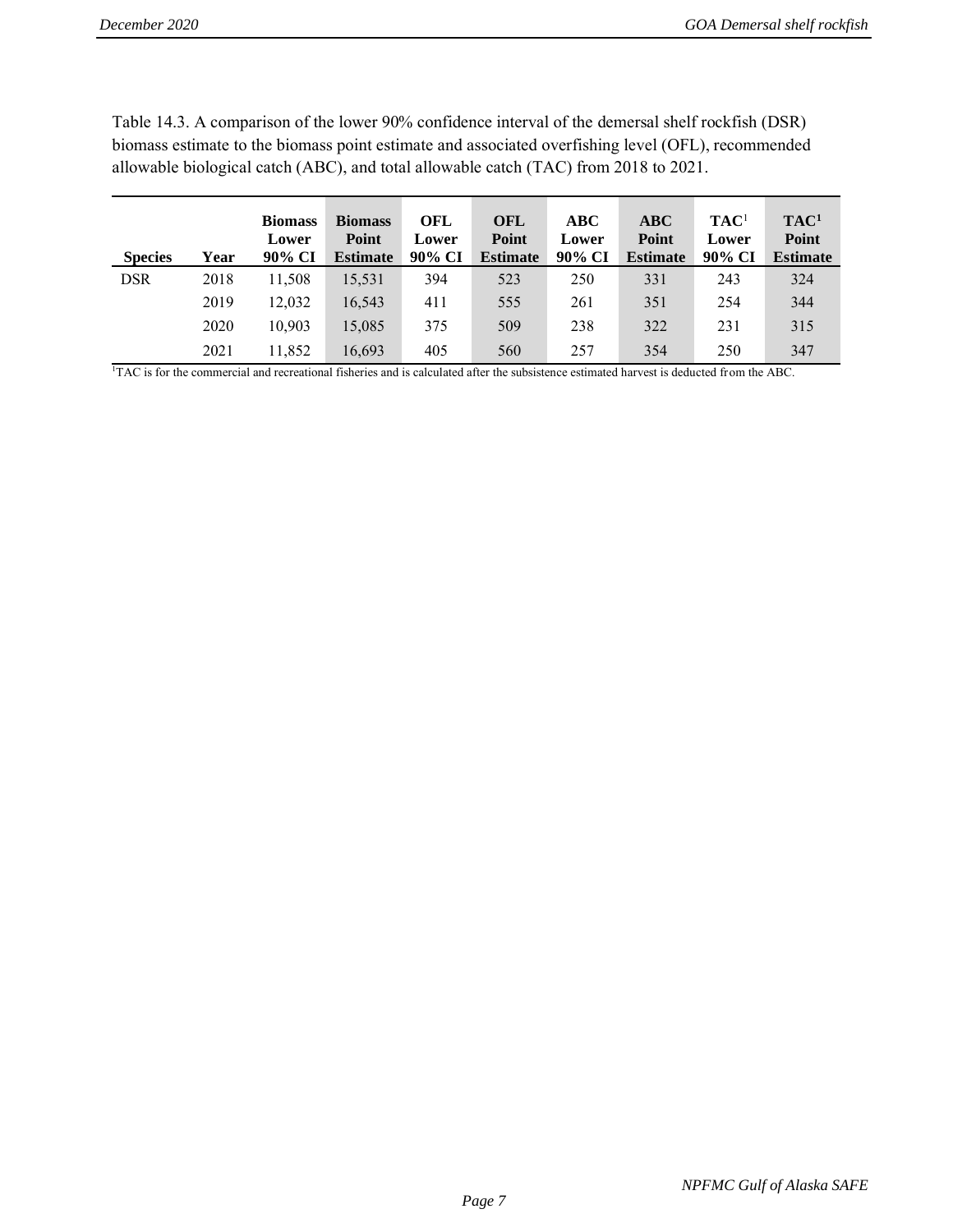Table 14.4. Submersible (1994–1995, 1997, 1999, 2003, 2005, 2007, 2009) and remotely operated vehicle (ROV) (2012–2013, 2015–2019) yelloweye rockfish density estimates with 95% confidence intervals (CI) and coefficient of variation (CV) by year and management area. The number of transects, yelloweye rockfish (YE), and meters surveyed included in each model are shown, along with the encounter rate of yelloweye rockfish. Values in bold were used for this stock assessment.

|                         |                   |                     |                        |               | <b>Encounter</b> |                       | Lower                 | <b>Upper</b>          |      |
|-------------------------|-------------------|---------------------|------------------------|---------------|------------------|-----------------------|-----------------------|-----------------------|------|
|                         |                   | <b>Number</b>       | <b>Number</b>          | <b>Meters</b> | rate             | <b>Density</b>        | CI                    | CI                    |      |
| Area                    | Year              | transects           | <b>YE</b> <sup>b</sup> | surveyed      | (YE/m)           | (YE/km <sup>2</sup> ) | (YE/km <sup>2</sup> ) | (YE/km <sup>2</sup> ) | CV   |
| <b>EYKT<sup>a</sup></b> | 1995              | 17                  | 330                    | 22,896        | 0.014            | 2,711                 | 1,776                 | 4,141                 | 0.20 |
|                         | 1997              | 20                  | 350                    | 19,240        | 0.018            | 2,576                 | 1,459                 | 4,549                 | 0.28 |
|                         | 1999              | 20                  | 236                    | 25,198        | 0.009            | 1,584                 | 1,092                 | 2,298                 | 0.18 |
|                         | 2003              | 20                  | 335                    | 17,878        | 0.019            | 3,825                 | 2,702                 | 5,415                 | 0.17 |
|                         | 2009              | 37                  | 215                    | 29,890        | 0.007            | 1,930                 | 1,389                 | 2,682                 | 0.17 |
|                         | 2015              | 33                  | 251                    | 22,896        | 0.008            | 1,755                 | 1,065                 | 2,891                 | 0.25 |
|                         | 2017              | 35                  | 134                    | 33,960        | 0.004            | 1,072                 | 703                   | 1,635                 | 0.21 |
|                         | 2019              | 33                  | 288                    | 33,653        | 0.009            | 1,562                 | 951                   | 2,566                 | 0.25 |
| <b>CSEO</b>             | 1994 <sup>c</sup> | $\bar{\phantom{a}}$ | $\sim$                 |               |                  | 1,683                 |                       |                       | 0.10 |
|                         | 1995              | 24                  | 235                    | 39,368        | 0.006            | 2,929                 |                       | $\blacksquare$        | 0.19 |
|                         | 1997              | 32                  | 260                    | 29,273        | 0.009            | 1,631                 | 1,224                 | 2,173                 | 0.14 |
|                         | 2003              | 101                 | 726                    | 91,285        | 0.008            | 1,853                 | 1,516                 | 2,264                 | 0.10 |
|                         | 2007              | 60                  | 301                    | 55,640        | 0.005            | 1,050                 | 830                   | 1,327                 | 0.12 |
|                         | 2012              | 46                  | 118                    | 38,590        | 0.003            | 752                   | 586                   | 966                   | 0.13 |
|                         | 2016              | 32                  | 160                    | 30,726        | 0.005            | 1,101                 | 833                   | 1,454                 | 0.14 |
|                         | 2018              | 35                  | 193                    | 33,700        | 0.006            | 898                   | 672                   | 1,199                 | 0.14 |
| <b>NSEO</b>             | 1994 <sup>c</sup> | 13                  | 62                     | 17,622        | 0.004            | 765                   | 383                   | 1,527                 | 0.33 |
|                         | 2016              | 36                  | 125                    | 34,435        | 0.004            | 701                   | 476                   | 1,033                 | 0.20 |
|                         | 2018              | 30                  | 95                     | 29,792        | 0.003            | 553                   | 388                   | 788                   | 0.16 |
| <b>SSEO</b>             | 1994 <sup>c</sup> | 13                  | 99                     | 18,991        | 0.005            | 1,173                 |                       | $\overline{a}$        | 0.29 |
|                         | 1999              | 41                  | 360                    | 41,333        | 0.009            | 2,376                 | 1,615                 | 3,494                 | 0.20 |
|                         | 2005              | 32                  | 276                    | 28,931        | 0.010            | 2,357                 | 1,634                 | 3,401                 | 0.18 |
|                         | 2013              | 31                  | 118                    | 30,439        | 0.004            | 986                   | 641                   | 1,517                 | 0.22 |
|                         | 2018              | 32                  | 345                    | 31.073        | 0.011            | 1,624                 | 988                   | 2,667                 | 0.25 |

<sup>a</sup> Estimates for EYKT management area include only the Fairweather Grounds, which are composed of a West Bank and an East Bank. In 1997, only 2 of 20 transects and in 1999, no transects were performed on the East Bank that were used in the model. In other years, transects performed on both the East and West Bank were used in the model.

<sup>b</sup> Subadult and adult yelloweye rockfish were included in the analyses to estimate density. A few small subadult yelloweye rockfish (based on visual assessments) were excluded from the 2012 and 2015 models based on size; length data were only available for the ROV surveys (not submersible surveys). Data were truncated at large distances for some models; therefore, the number of yelloweye rockfish included in the model does not necessarily equal the total number of yelloweye rockfish observed on the transects.

<sup>c</sup>Only a side-facing camera was used in 1994 and earlier years to video fish. The forward-facing camera was added after 1994, which ensures that fish are observed on the transect line.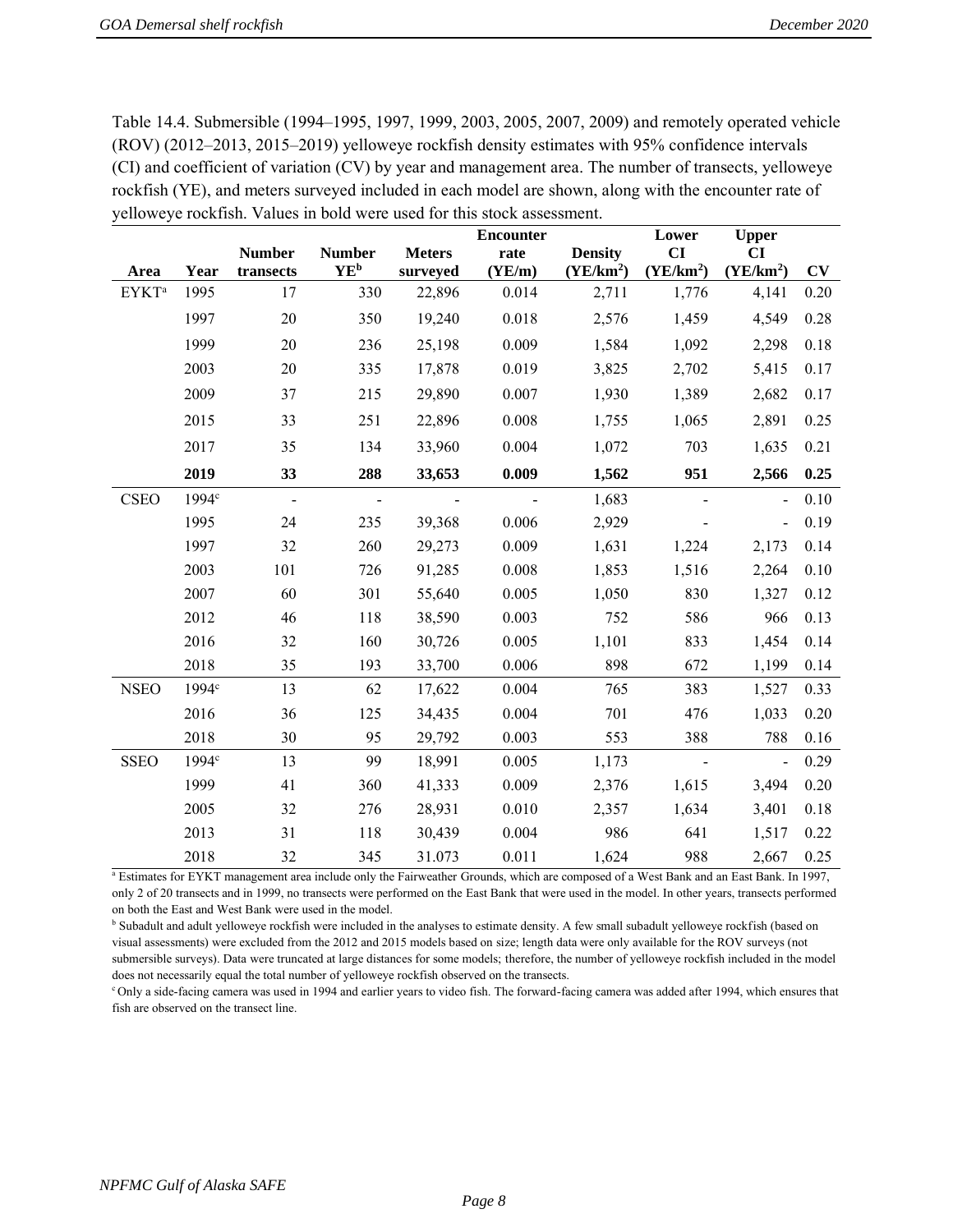| <b>Species</b>       | 2011                     | 2012   | 2013   | 2014                     | $2015^a$ | 2016   | 2017   | 2018   | 2019   | 2020 <sup>b</sup> |
|----------------------|--------------------------|--------|--------|--------------------------|----------|--------|--------|--------|--------|-------------------|
| Canary               | 0.34                     | 2.87   | 2.88   | 0.26                     | 0.66     | 1.13   | 0.72   | 3.04   | 1.25   | 0.52              |
| China                | 0.02                     | 0.02   | 0.05   | 0.02                     | 0.02     | 0.11   | 0.05   | 0.06   | 0.07   | 0.14              |
| Copper               | 0.01                     | 0.04   | 0.03   | 0.01                     | 0.01     | 0.15   | 0.11   | 0.08   | 0.05   | 0.08              |
| Quillback            | 1.68                     | 3.79   | 3.72   | 1.83                     | 2.47     | 3.07   | 2.70   | 3.24   | 5.53   | 2.69              |
| Rosethorn            | $\overline{\phantom{0}}$ | 0.02   | 0.04   | $\overline{\phantom{a}}$ | 0.02     | 0.17   | 0.28   | 0.16   | 0.07   | 0.01              |
| Tiger                | 0.11                     | 0.41   | 0.31   | 0.26                     | 0.23     | 0.32   | 0.21   | 0.22   | 0.13   | 0.09              |
| Yelloweve            | 106.16                   | 173.31 | 205.74 | 94.05                    | 99.96    | 108.65 | 115.47 | 130.20 | 137.38 | 89.66             |
| Total (t)            | 108.32                   | 180.46 | 212.77 | 96.43                    | 103.37   | 113.60 | 119.54 | 137.00 | 144.48 | 93.19             |
| Percent<br>Yelloweye | 98.01                    | 96.04  | 96.70  | 97.53                    | 96.70    | 95.64  | 96.60  | 95.04  | 95.09  | 96.21             |

Table 14.5. Commercial landings (t) of demersal shelf rockfish (DSR) by species in Southeast Outside (SEO) Subdistrict from 2011–2020. Discards (at sea and at dock) and personal use included.

<sup>a</sup>Assignment of ADF&G groundfish management areas for DSR bycatch landed in the commercial salmon troll fishery began in 2015. <sup>b</sup>Represents preliminary commercial harvest data through October 5, 2020. The directed commercial DSR fishery was closed in 2020.

Table 14.6. Other FMP groundfish species landed (t) in demersal shelf rockfish (DSR) directed commercial fisheries in the Southeast Outside (SEO) Subdistrict from 2011–2020. Discards (at sea and at dock) and personal use included.

| <b>Species</b>      | 2011                         | 2012                     | 2013                     | 2014                     | 2015                     | 2016                     | 2017                         | 2018                     | 2019                     | $2020^{\rm a}$           |
|---------------------|------------------------------|--------------------------|--------------------------|--------------------------|--------------------------|--------------------------|------------------------------|--------------------------|--------------------------|--------------------------|
| Black rockfish      | 0.08                         | 0.31                     | 0.85                     | 0.02                     | 0.01                     | 0.06                     | $\overline{\phantom{a}}$     | 0.57                     | 0.21                     | $\overline{\phantom{0}}$ |
| Bocaccio rockfish   | < 0.01                       | 0.03                     | 0.12                     | 0.01                     | -                        | < 0.01                   | $\qquad \qquad \blacksquare$ | 0.03                     | 0.01                     | $\overline{\phantom{a}}$ |
| Pacific cod         | 1.00                         | 2.33                     | 5.10                     | 0.23                     | 0.12                     | 0.01                     | 0.24                         | 1.40                     | 0.94                     |                          |
| Redbanded rockfish  | 0.06                         | 1.10                     | 1.71                     | 0.01                     | -                        | 0.14                     | 0.01                         | 0.46                     | 0.27                     |                          |
| Dark rockfish       | -                            | $\overline{\phantom{a}}$ | ٠                        | $\overline{\phantom{a}}$ | $\overline{\phantom{a}}$ | $\overline{\phantom{a}}$ |                              | $\overline{\phantom{a}}$ |                          |                          |
| Dusky rockfish      | 0.32                         | 3.84                     | 5.35                     | 2.12                     | 3.23                     | 2.38                     | 2.27                         | 1.94                     | 0.49                     |                          |
| Rougheye rockfish   | < 0.01                       | $\overline{\phantom{0}}$ |                          |                          | -                        | < 0.01                   |                              | $\blacksquare$           | < 0.01                   |                          |
| Shortraker rockfish | $\qquad \qquad \blacksquare$ |                          |                          |                          | $\blacksquare$           |                          |                              | $\blacksquare$           |                          |                          |
| Silvergray rockfish | 0.30                         | 0.66                     | 1.92                     | 0.24                     | 0.07                     | 0.40                     | 0.33                         | 0.35                     | 0.48                     |                          |
| Skate, general      | $\overline{\phantom{0}}$     | 0.18                     | $\overline{\phantom{0}}$ |                          |                          |                          |                              | $\overline{\phantom{0}}$ | $\overline{\phantom{0}}$ |                          |
| Spiny dogfish shark | -                            | 0.17                     | ۰                        |                          |                          |                          |                              |                          |                          |                          |
| Yellowtail rockfish | 0.04                         | 0.09                     | 0.10                     | < 0.01                   | < 0.01                   |                          | $\overline{\phantom{a}}$     | 0.04                     | 0.03                     |                          |
| Total (t)           | 1.80                         | 8.71                     | 15.15                    | 2.63                     | 3.43                     | 2.99                     | 2.85                         | 4.79                     | 2.43                     |                          |

<sup>a</sup>All DSR management areas were closed to the directed commercial DSR fishery in Southeast Alaska in 2020.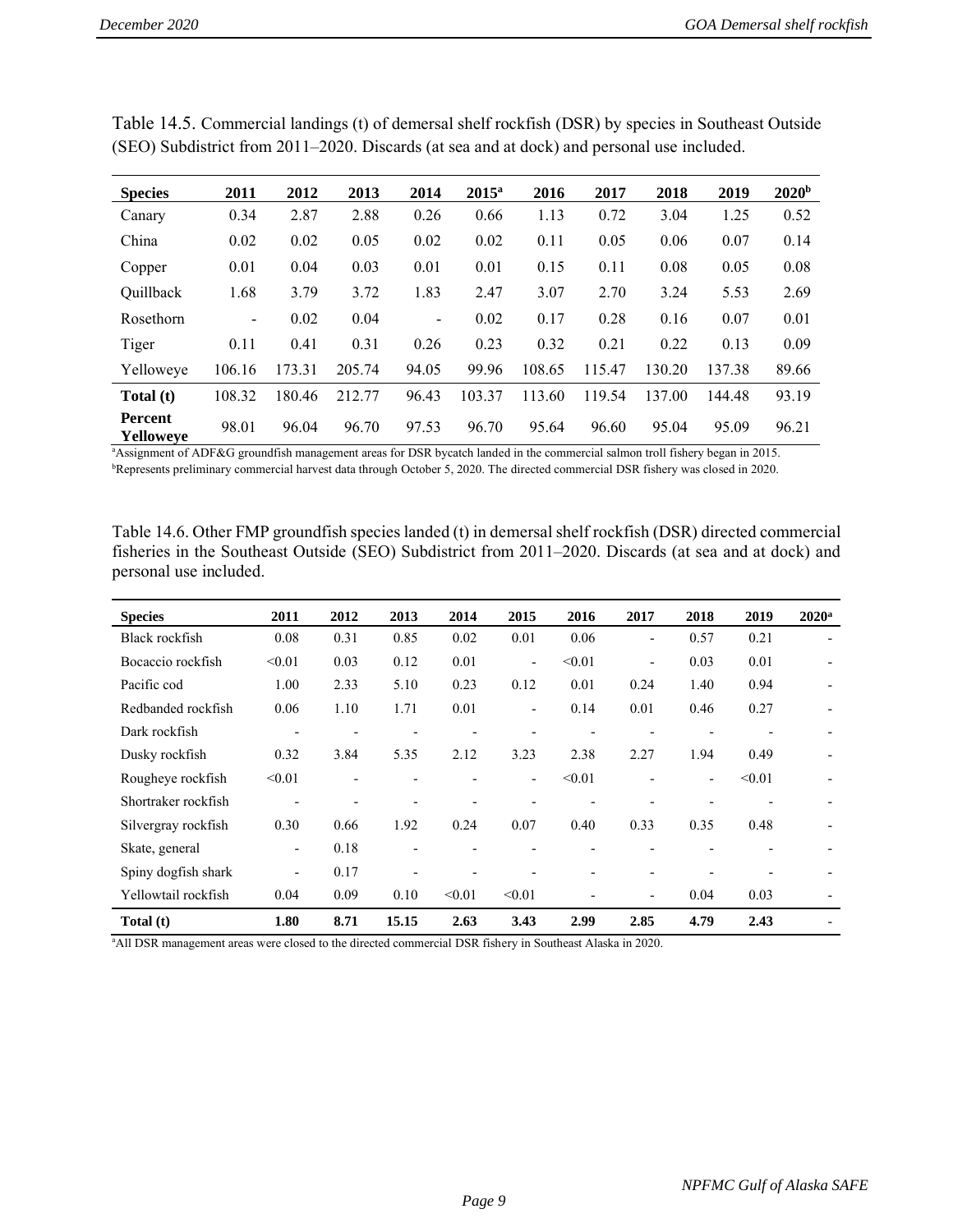

Figure 14.1. Demersal shelf rockfish (DSR) management area boundaries in the Southeast Outside (SEO) Subdistrict: East Yakutat (EYKT), Northern Southeast Outside (NSEO), Central Southeast Outside (CSEO), and Southern Southeast Outside (SSEO) Sections.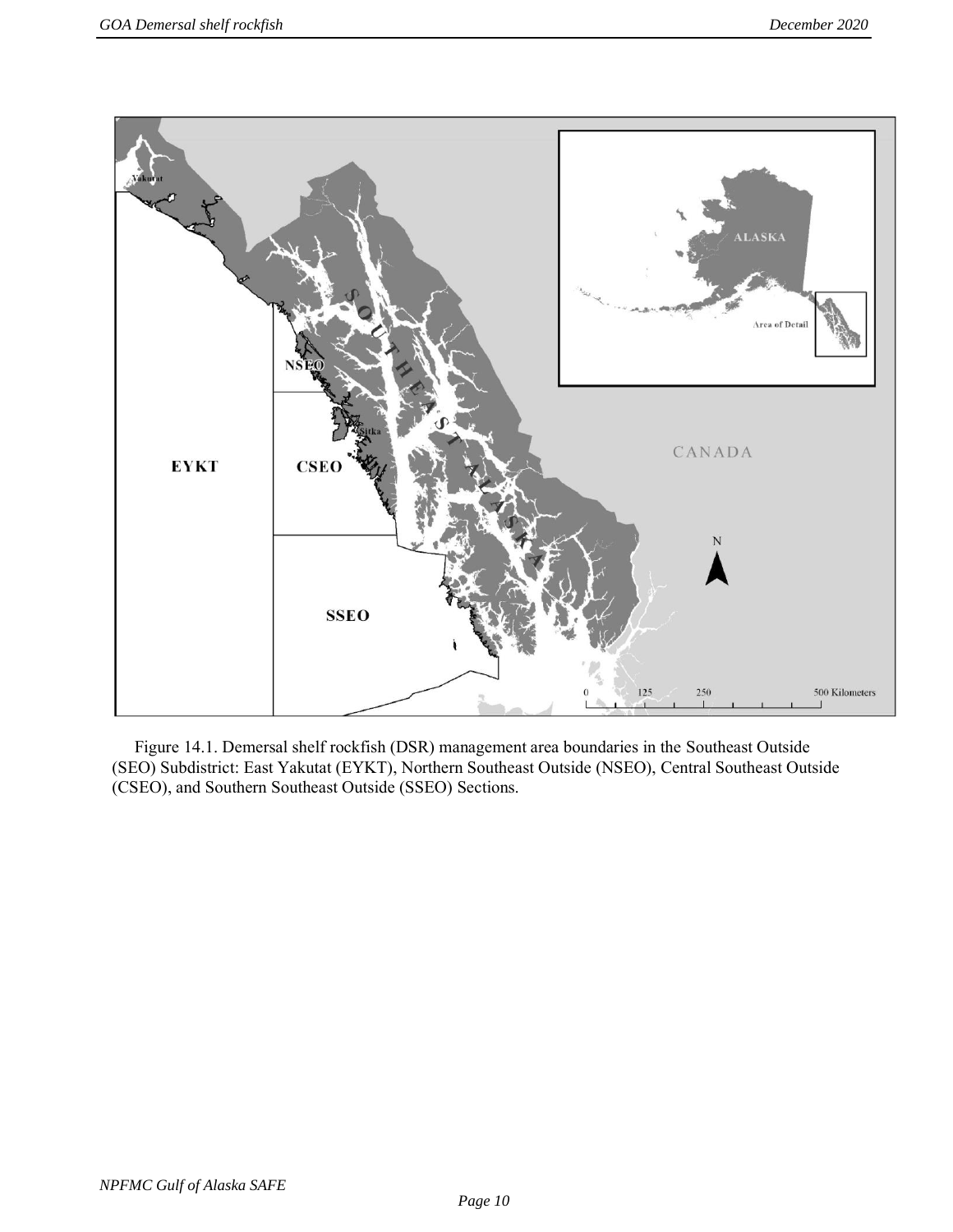

Figure 14.2. Remotely operated vehicle (ROV) transects conducted in Northern Southeast Outside (NSEO) and Central Southeast Outside (CSEO) in 2018, and East Yakutat (EYKT) in 2019. Southern Southeast Outside (SSEO) was surveyed in August 2020.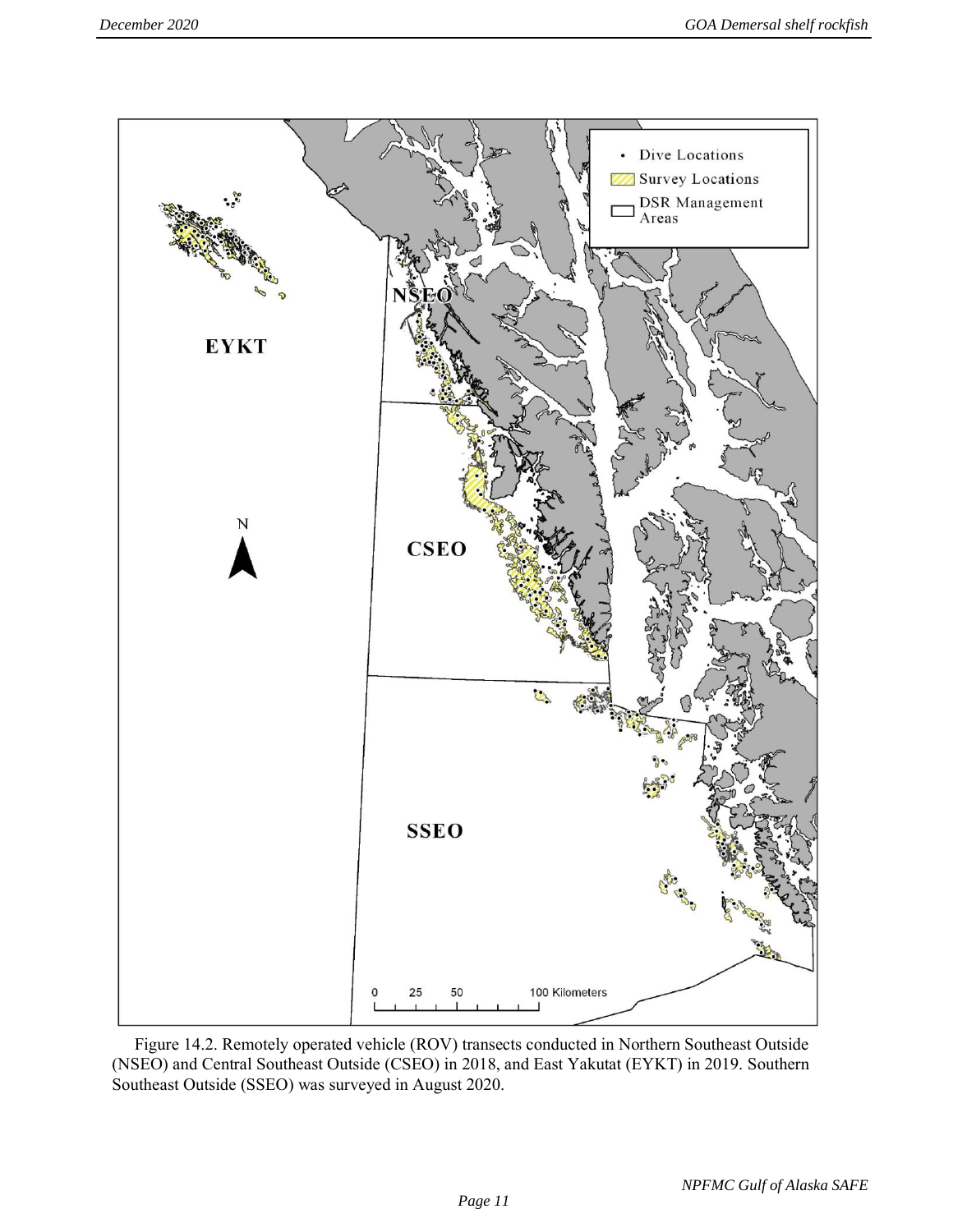

Figure 14.3. Yelloweye rockfish biomass estimate (t) (solid line) and 90% lower and upper confidence intervals (blue) for the Southeast Outside (SEO) Subdistrict, 1994–2021.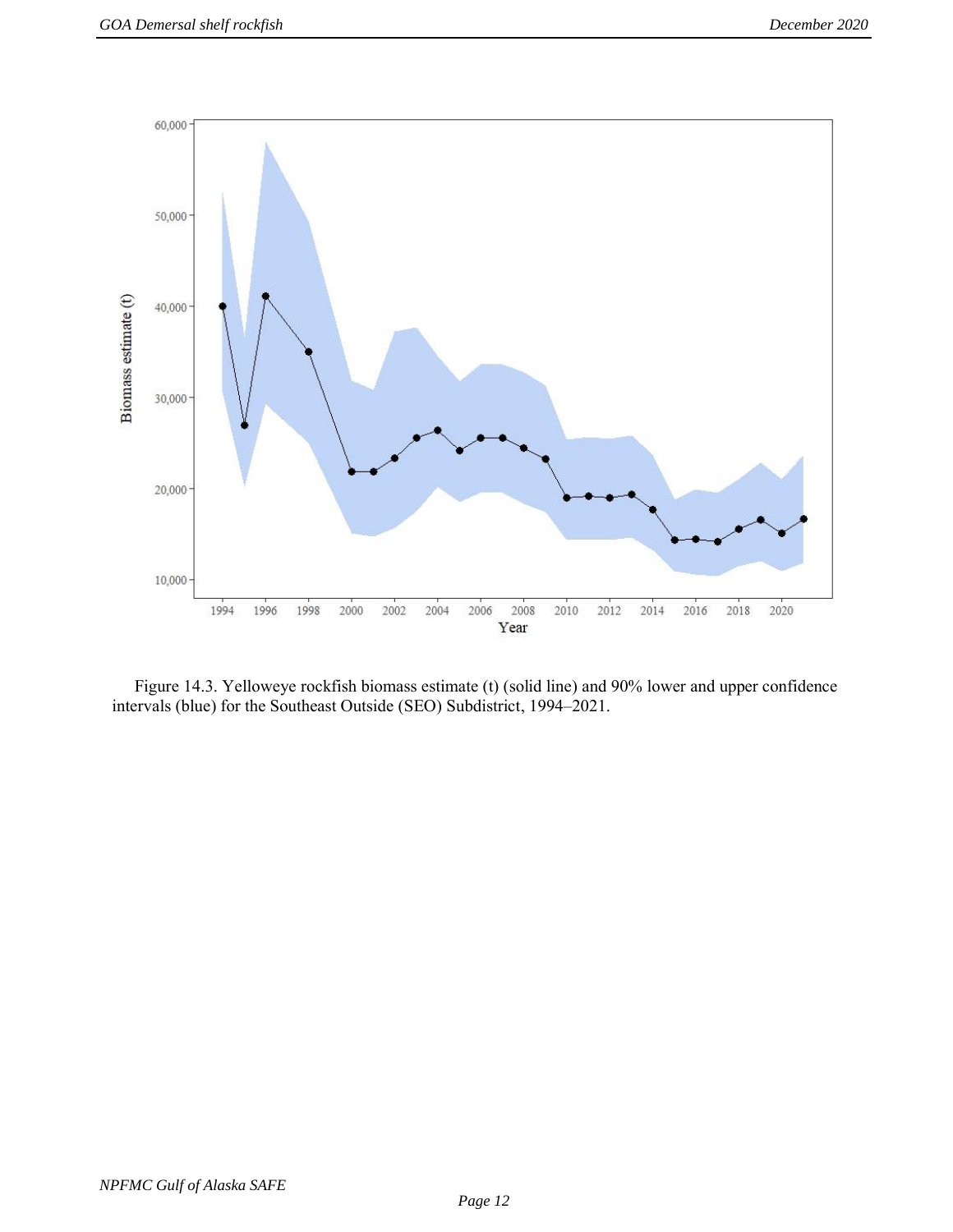

Figure 14.4. Density of yelloweye rockfish predicted by DISTANCE (circles) +/- two standard deviations in each management area (East Yakutat (EYKT), Northern Southeast Outside (NSEO), Central Southeast Outside (CSEO), and Southern Southeast Outside (SSEO) Sections), 1994–2019.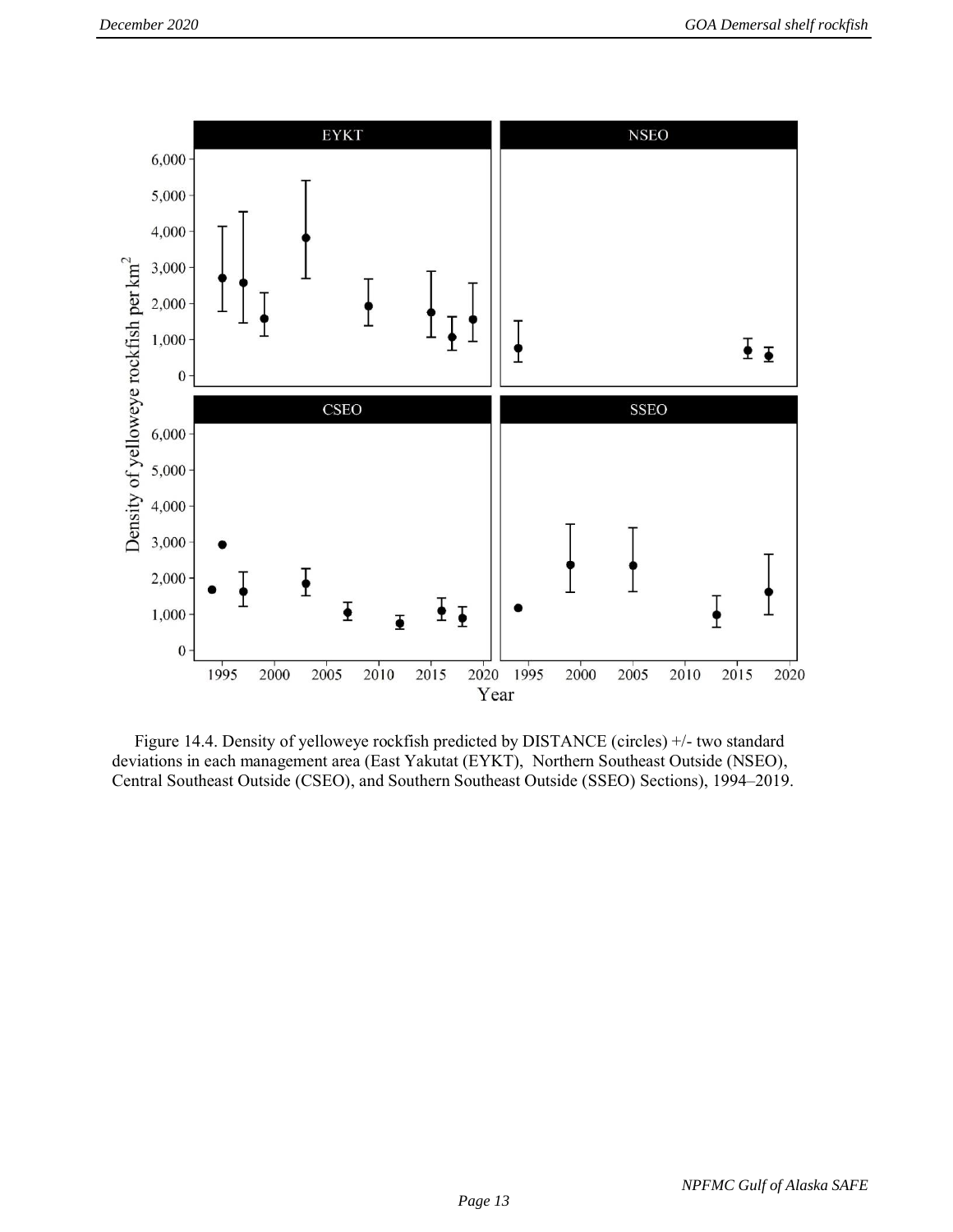

Figure 14.5. Demersal shelf rockfish (DSR) catch guidelines (overfishing level (OFL), allowable biological catch (ABC), and total allowable catch (TAC)) and total catch for the Southeast Outside (SEO) Subdistrict, 1988–2021. The directed DSR commercial and recreational fisheries were closed in all management areas in 2020; however, 2020 catch includes the estimated release mortality for the recreational fishery.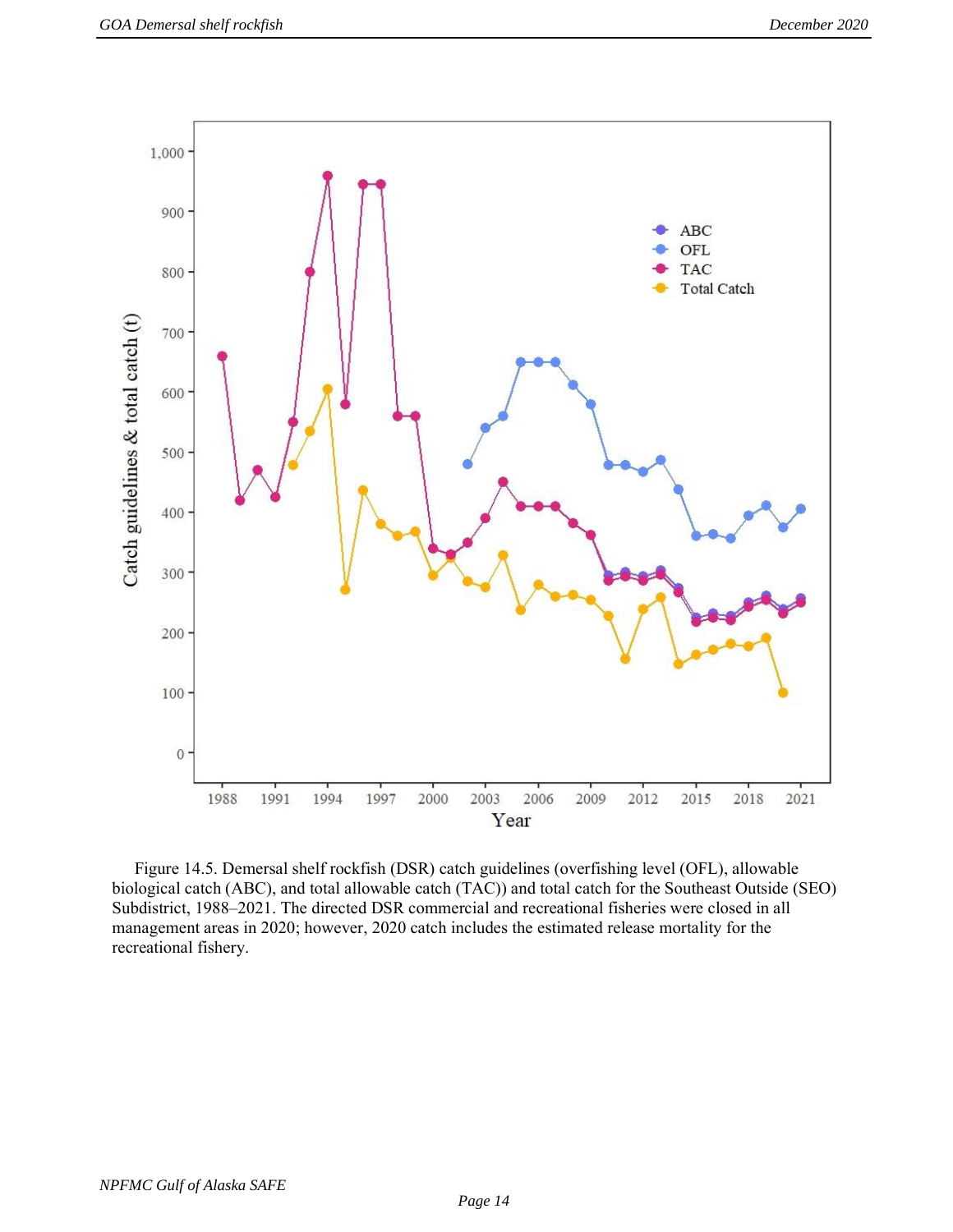

Figure 14.6. Demersal shelf rockfish (DSR) catch (t) by fishery type: commercial (directed and incidental), recreational, research (International Pacific Halibut Commission (IPHC) longline survey), and subsistence, 1992–2020. The directed DSR commercial and recreational fisheries were closed in all management areas in 2020; however, 2020 harvest includes the estimated release mortality for the recreational fishery. Data for the recreational fishery was updated through October 12, 2020.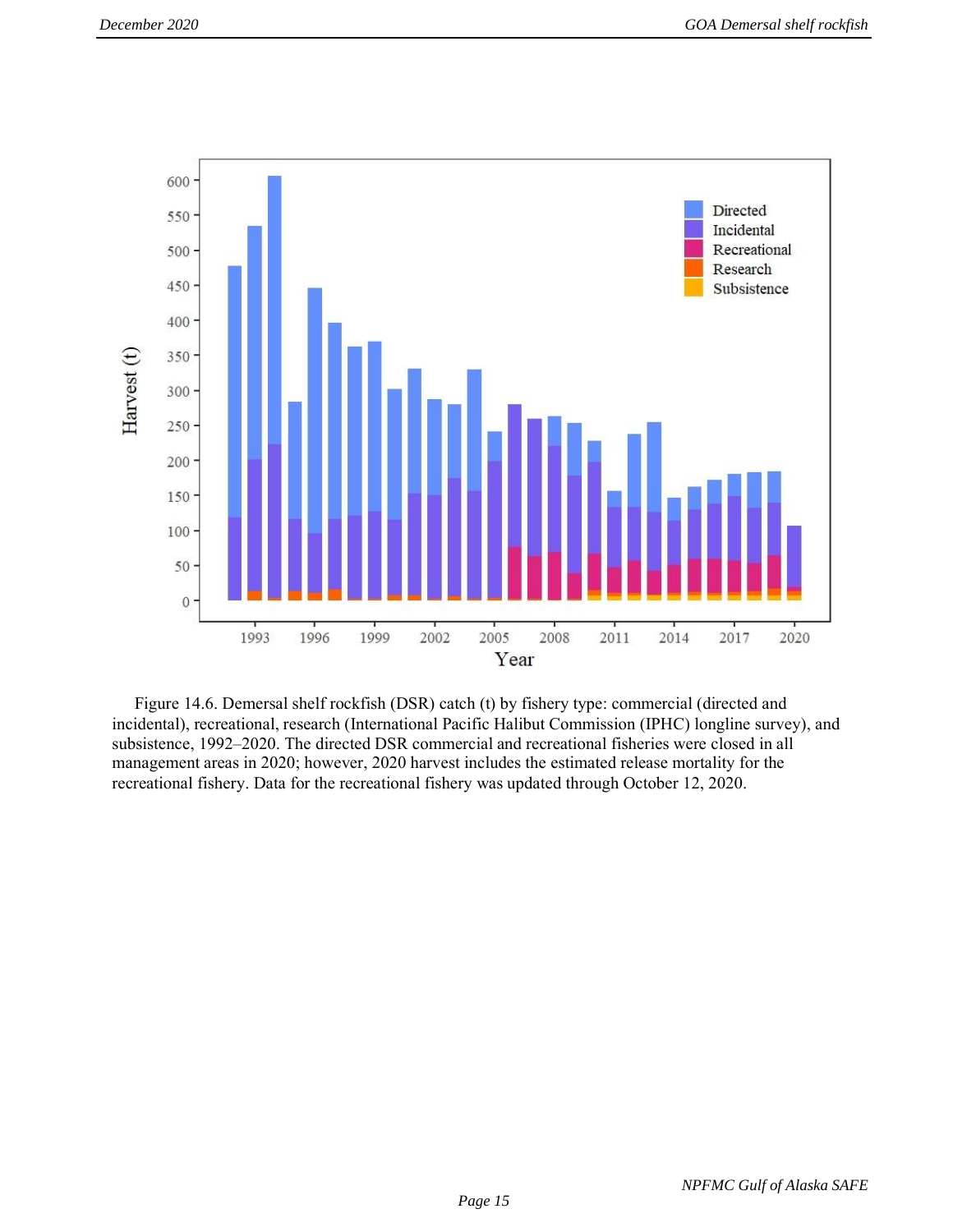

Figure 14.7. Directed commercial fishery catch (t) of demersal shelf rockfish (DSR) in the Southeast Outside (SEO) Subdistrict groundfish management areas: East Yakutat (EYKT), Northern Southeast Outside (NSEO), Central Southeast Outside (CSEO), and Southern Southeast Outside (SSEO) Sections, 1992–2020. The directed DSR commercial fishery was closed in all management areas in 2020.